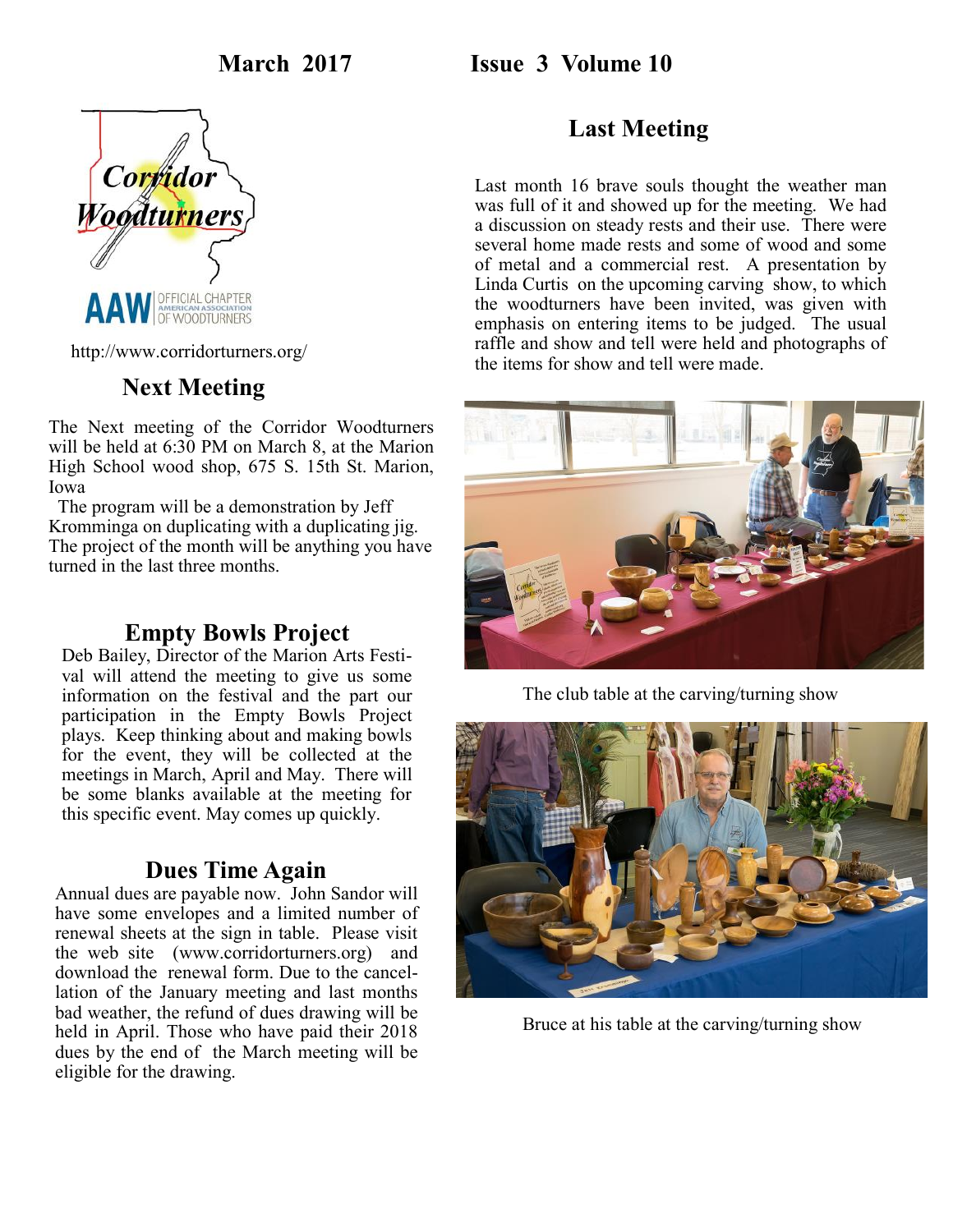# **Message from the President**



Mother Nature threw some questionable weather (otherwise known as Ice, sleet and rain) toward Eastern Iowa on February 8, but we persevered as the Marion Schools did not close, and we conducted the Monthly Meeting to about 25 Members in attendance. We discussed Types and Uses of Steady Rests. There was a great deal of interest and I am sure we will be revisiting the subject in the future.

At the time of this writing, the CWT is participating in the Cedar Valley Wood Carvers Annual Show, March 3rd and 4<sup>th</sup>, in which the Corridor Woodturners will be a featured

exhibitor and demonstrator. We have a great turn out of Club Members and number of our members came away with Ribbons in the various judged Categories. Bruce Kruse

At the March Meeting, we will once again discuss the Corridor Woodturners participation in the Marion Arts Festival – Empty Bowls Project.

This March Meeting will be the final reading of the slate of Officers and Directors for the CWT in this next 12-month period during this meeting. The membership present at the meeting will be asked to vote to validate their installment.

Jeff Kromminga will be demonstrating the Duplicating System which he owns as our March Program of the month. As many are aware, it is easy to make the first turning – but much more difficult to make successive identical turnings. Jeff will discuss how the duplicating system aids in that effort.

If you haven't renewed your membership – please do so by completing a membership form and turn it into John Sandor with your money. Completing the form helps to keep the membership records in order. The Corridor Woodturners finished the Calendar Year 2017 with 85 members, which is our largest participation to date. As 2018 dues remain unchanged, the CWT continues to be a great value to gain knowledge and information on turning techniques.

Don't forget – we are running the Challenge Project at the September 2018 Picnic. We will draw for a \$75.00 Cash prize for the CWT member who brings forth a turning project to the Picnic – something YOU have not attempted or shown to the Club before!!! See John Sandor to sign up for your interest!!!

The CWT Board continues to review Program topics at the Board Meetings so don't hesitate to bring forth your thoughts /subjects to a CWT Board Member.

The CWT Board has secured the Expert Turner Demo Location as well as the Expert Turner for November  $17^{th}$  &  $18^{th}$ , 2018. Janice Levi of Texas has confirmed her interest to conduct our demo. Janice's skills and knowledge should provide a solid basis for turners of all skill levels. Look for further information on the event, costs, timeline, etc. in the next few weeks.

Don't forget to utilize the Corridor Woodturners Website - [www.corridorturners.org](http://www.corridorturners.org) I look forward to seeing everyone, Thursday, March 8<sup>th</sup>, at the Marion High School Wood Shop.

Happy Turning, Bruce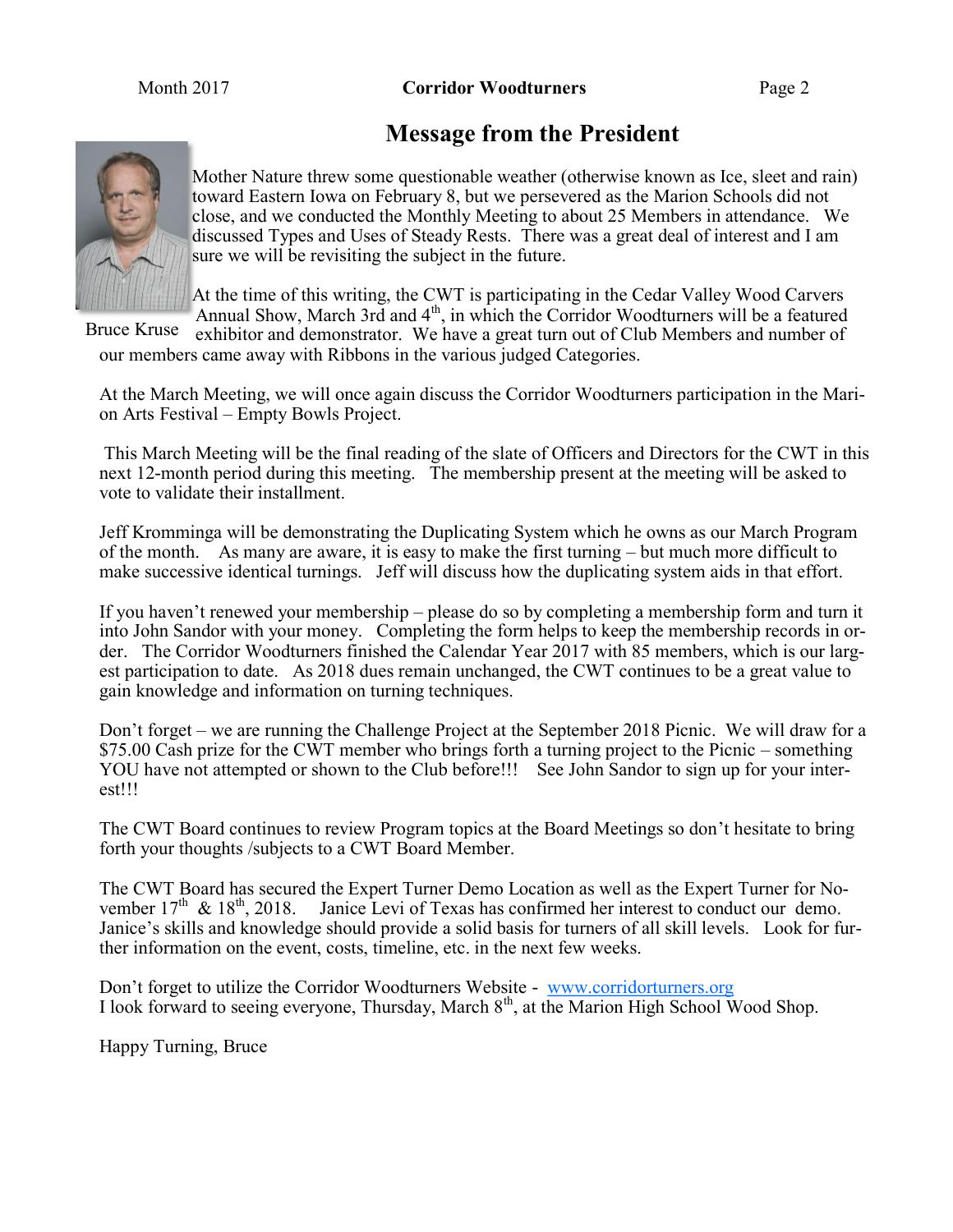

Bruce Kruse



M E M B E R S G A L L E R Y



Tom Mills

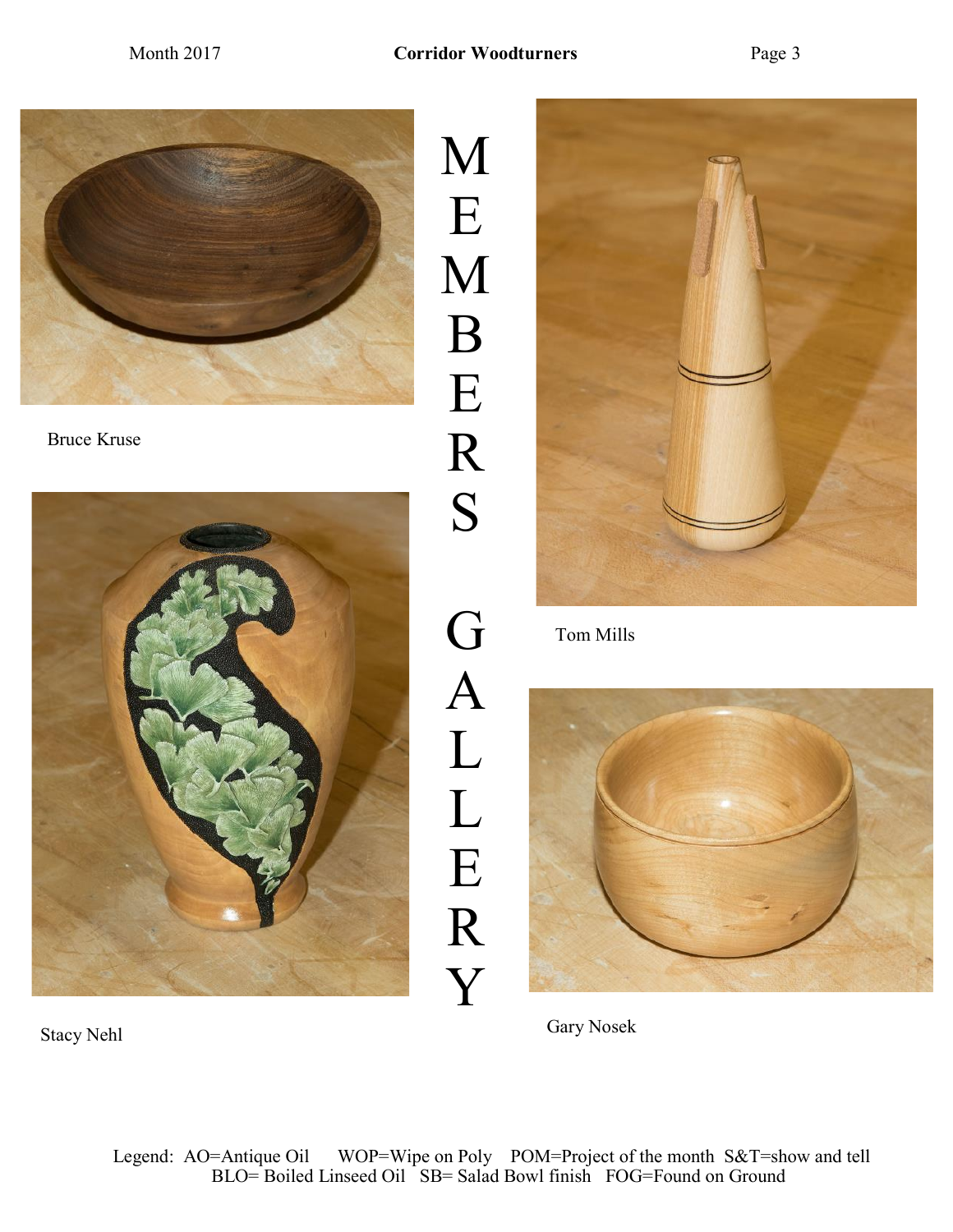

Tom Nehl John Sandor



John St.John



M E M B E R S G A L L E R Y





Tom Nehl

Stacy Nehl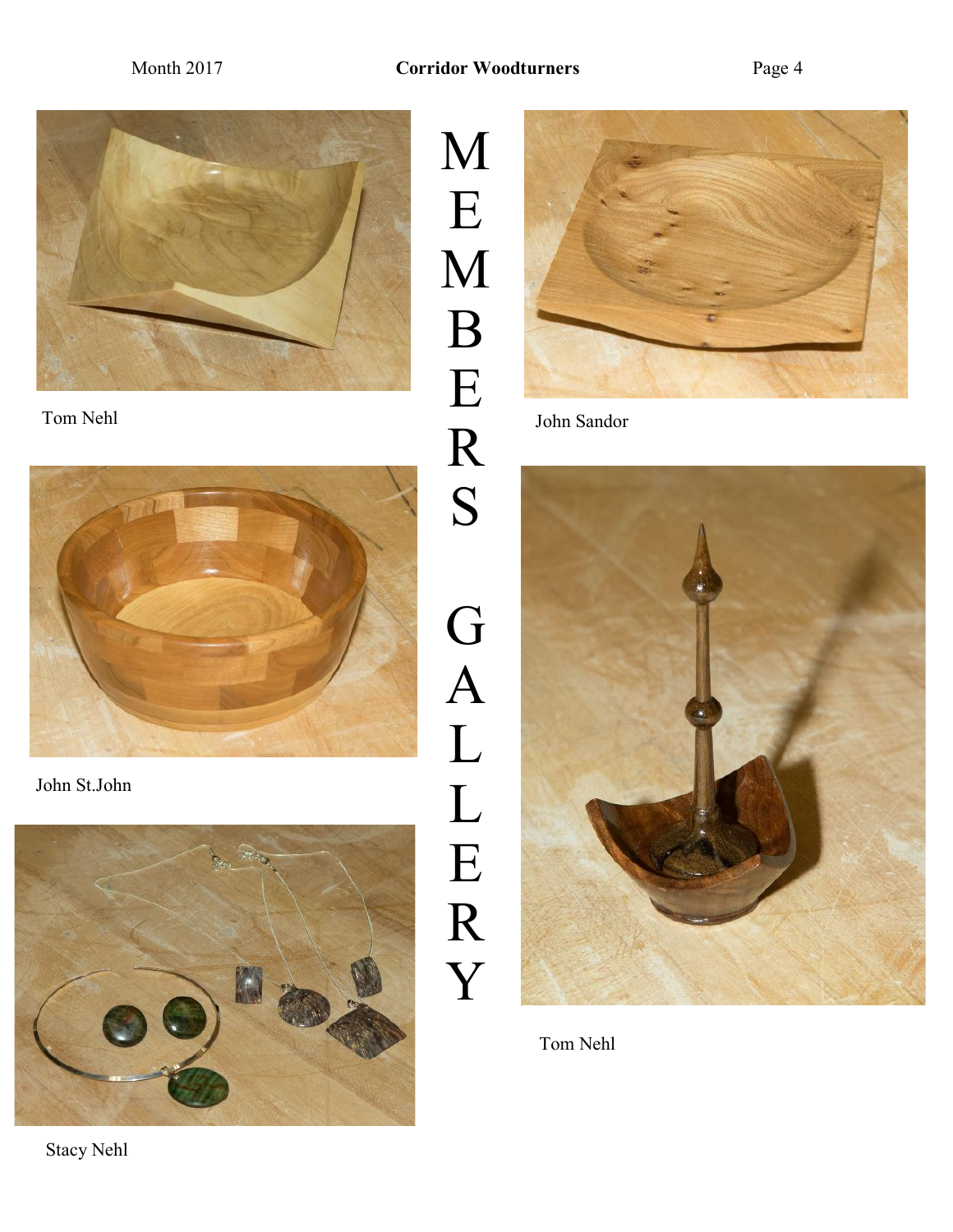E

B

E

R

S

G

A

L

L

E

R

Y



John Sandor



John St John

 $\frac{2}{1}$  $\boldsymbol{0}$  $\boldsymbol{0}$ 

Stacy Nehl



John Cox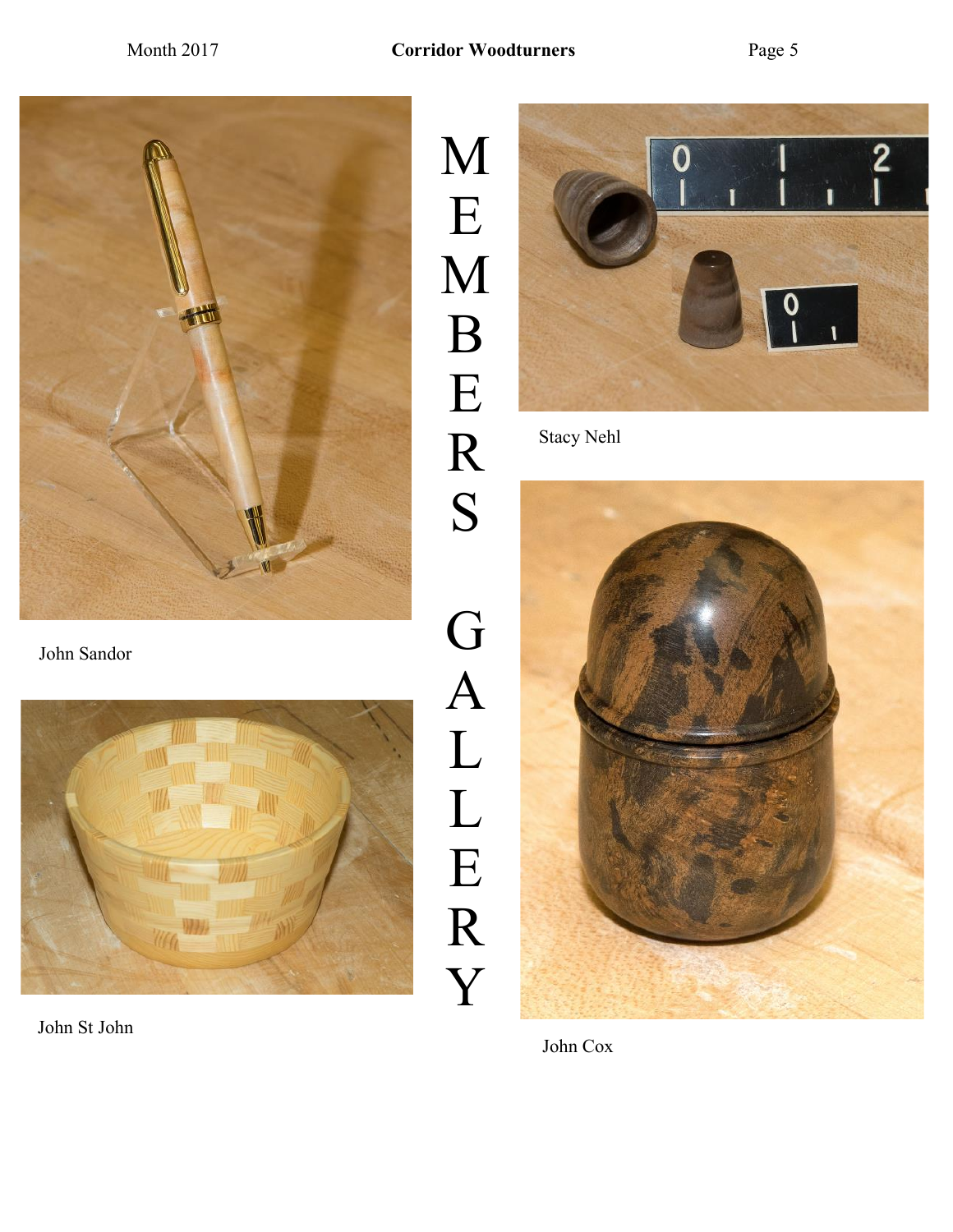Do you use the literature library? What items would you like to see added, what would make it easier to use? See Gary Nosek and make your wishes known.

# **Woodworm Screws**

Mike Peace

Many turners do not take advantage of one of the easiest and quickest ways to mount some projects on a lathe—the woodworm screw. This is basically a large screw chuck.

While you can buy a dedicated screw chuck, most scroll chucks come with a woodworm screw. This is a machined screw held within the jaws (Photo

1). A woodworm screw is cylindrical rather than tapered like a typical wood screw and has sharp, deep threads. These threads are designed to bite into the workpiece with a minimum of damage to wood fibers. The screw has a base that fits beneath and against the underside of the jaws to prevent it from being pulled from the chuck.

Woodworm screws also have four grooves or flat areas for the jaw slides or chuck jaws (or both) to fit against, to prevent the screw from twisting and coming loose. Some, like the one that came with my Super Nova 2, have a channel that the jaws close around.

The woodworm can speed up the process of getting the exterior of small bowls formed and a tenon turned for a chuck to grab onto. Another advantage is that you can remove and remount the piece with a good chance of it running true.

### **How to use**

Insert the screw into the #2 jaws and start to tighten the jaws. Pull the screw forward so the base fits against the back of the jaws, and then finish tightening. This will prevent any tendency for the screw to creep forward when it is being used.

Ensure that the workpiece has a flat surface where it will touch the top of the chuck jaws. Pre-drill a hole into your workpiece slightly smaller in diameter than the screw size, and about <sup>3</sup>/4" (20mm) deep. Teknatool says drill a 5⁄16"- (8mm-) diameter hole for their woodworm screws. Oneway specifies a 9mm- or 11/32"-diameter hole for their Stronghold and Talon chucks. Check the instructions that came with your chuck for hole diameter.

A woodworm screw has its best hold in face-work such as a platter or small bowl, but can do well with small endgrain projects. Most of the holding strength comes from the large jaw surface that is pulled against the wood. One way to strengthen the grip even more is to make a large-diameter hardwood washer of side-grain flat stock that fits around the jaws when closed and is even with the top of the jaws (Photo 2).

Woodworm screws are not suit- able for hollowing projects or other work where the workpiece tends to project out from the chuck toward the tailstock more than about 4" (100mm). Longer projects tend to cause leverage problems that require a stronger holding method than a screw chuck.



# **The Help Corner with John Sandor**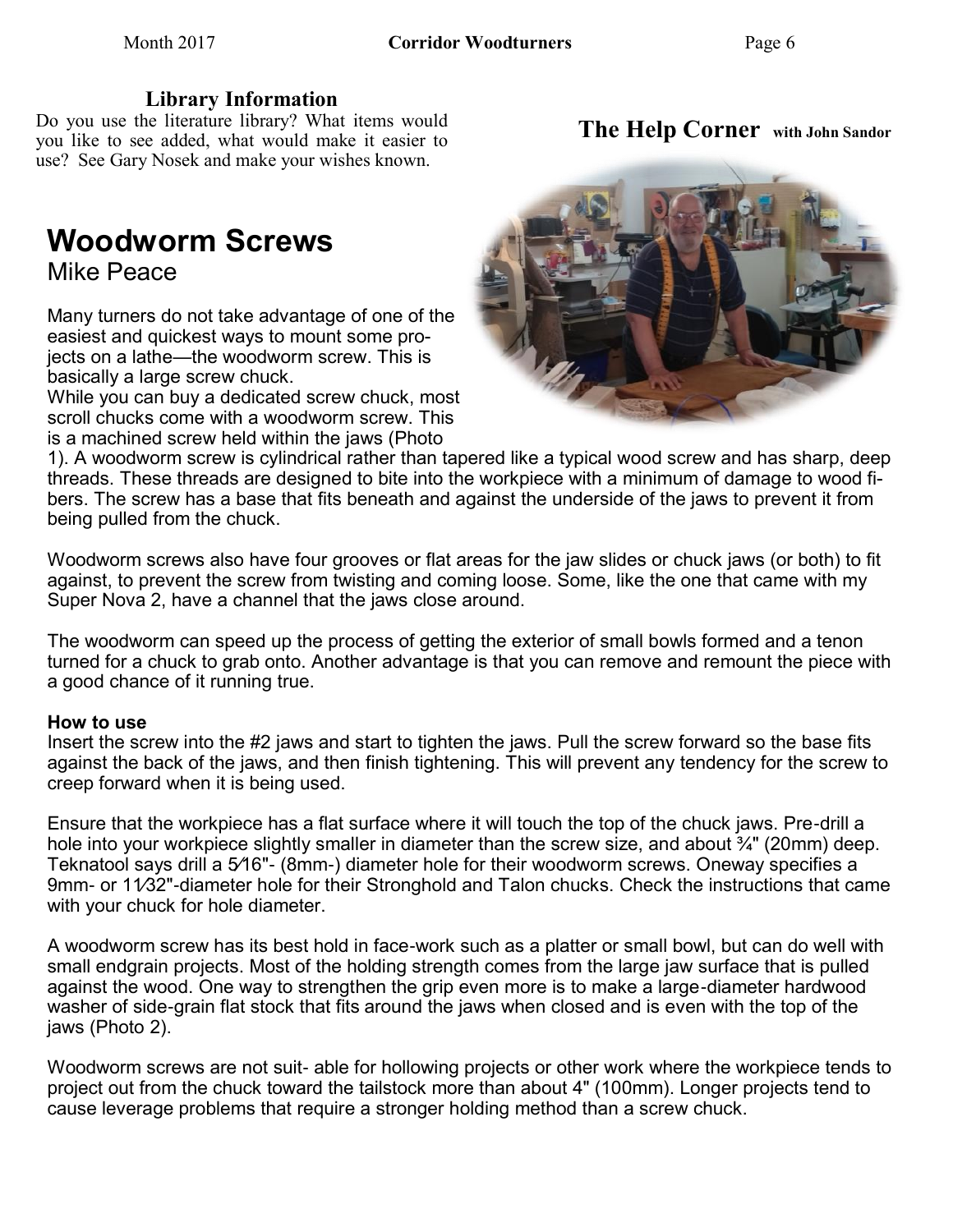### **Tips**

Use tailstock support as long as possible.

Keep the rpm at a safe speed for the size of the piece, but probably no more than 600 rpm. Do not use this chucking technique with punky or otherwise unsound wood.

- When using on softer woods or green wood, you can strengthen the wood fibers by adding thin CA glue to the walls of the drilled hole.
- Do not leave green wood on a screw chuck overnight. Rust can make it extremely difficult to remove.

If you cannot remove the piece with two hands, remove the screw from the chuck with the piece attached and try unthreading the screw with a wrench.

After threading on the blank, try rocking it side to side to ensure there is no movement.

- Rub a little candle wax on the screw threads to make it easier to remove the work. Keep in mind that when turning, the workpiece can actually get tighter.
- Sometimes the standard hole is too deep for the wood. An example would be when turning a plate from  $\frac{3}{4}$ " (20mm) stock. Simply add a spacer made of MDF or plywood,  $\frac{1}{8}$ " to  $\frac{1}{4}$ " (3mm to 6mm) thick, to shorten the amount of screw that is exposed (Photo 3). The woodworm for the Super Nova2 or Nova G3 projects about <sup>5</sup>%" (16mm) while the one for the larger Titan chuck projects ¾" (20mm) beyond the jaw surface. A hole only ⅜" (10mm) deep can securely hold a 12"- (300mm-) diameter platter.







*Photo 1 Photo 2*

*The screw in photo 1 projects ¾" (20mm) beyond the jaws. The one in photo 2 projects ⅝" (16mm).*

*Mike Peace started turning shortly after retiring and enjoys a wide variety of turning from ornaments to hollow forms. He is active in three woodturning chapters in the Atlanta area. You can see pictures of Mike's work and read his published articles on his website, mikepeacewoodturning.blogspot.com.*

*American Woodturner* August 2013 Reprinted with permission

The completion of this article will be in next months newsletter